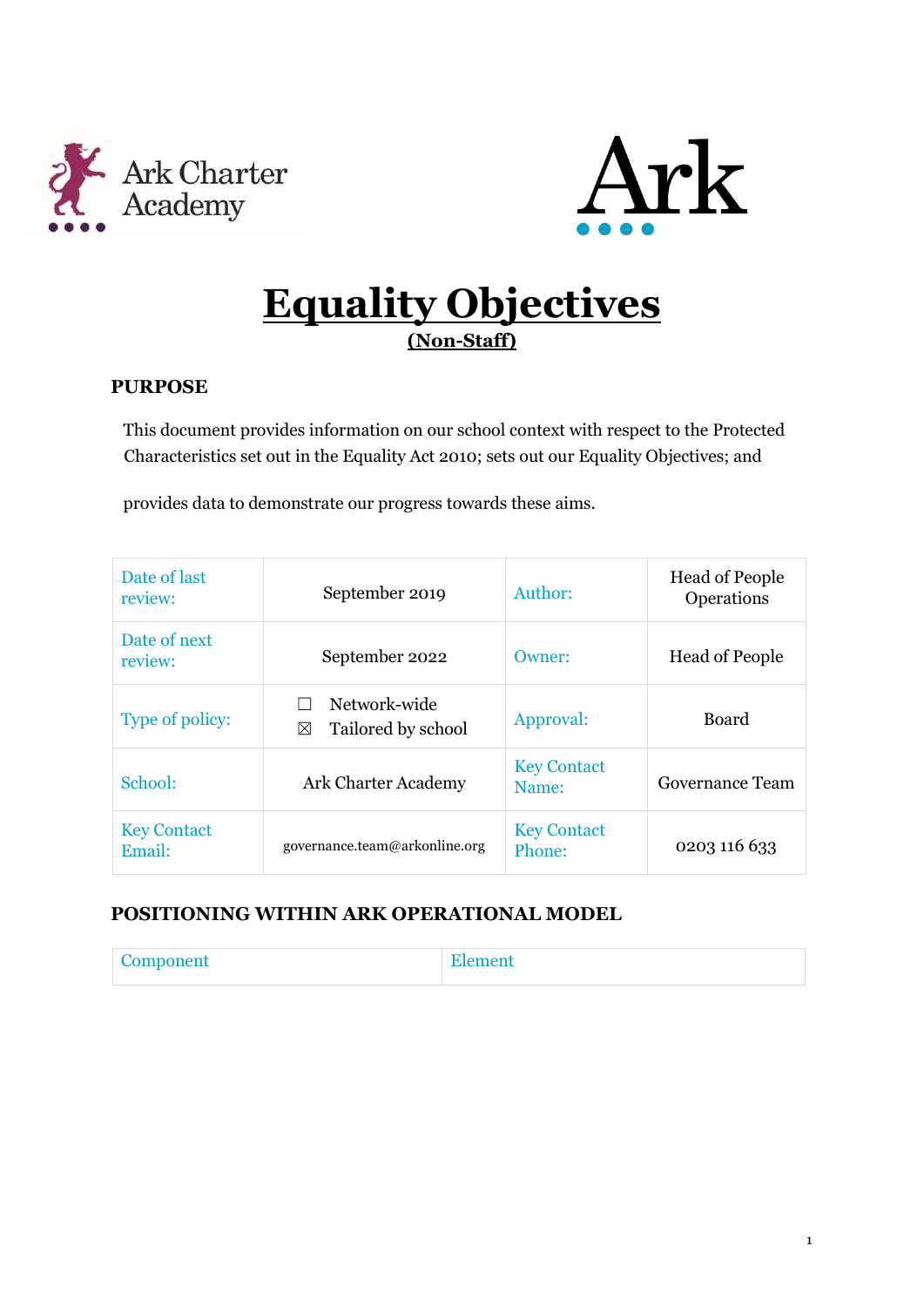| $\overline{\phantom{a}}$ | Strategic Leadership & Planning | ER and Wellbeing Model |
|--------------------------|---------------------------------|------------------------|
|                          | Monitoring, Reporting & Data    |                        |
|                          | Governance & Accountabilities   |                        |
|                          | Teaching & Learning             |                        |
|                          | Curriculum & Assessment         |                        |
|                          | Culture, Ethos & Wellbeing      |                        |
|                          | Pathways & Enrichment           |                        |
|                          | Parents & Community             |                        |
|                          | Finance, IT & Estates           |                        |
| $\boxtimes$              | Our People                      |                        |

### **1. School Context – Pupil**

This section provides information on the composition of the pupil population at the school with respect to the 'protected characteristics' outlined in the Equality Act. The Act protects people from discrimination on the basis of 'protected characteristics'. Every person has several of the protected characteristics, so the Act protects everyone against unfair treatment. The protected characteristics for pupils are disability, gender reassignment, pregnancy and maternity, race (ethnicity), religion and belief, sex (gender) and sexual orientation.

#### **Gender (%)**

Male: 52% Female: 48% Other/ Not Stated: 0%

#### **Special Educational or Medical Needs and Disability**

Pupils with a Statement of SEN or EHCP (%): 3%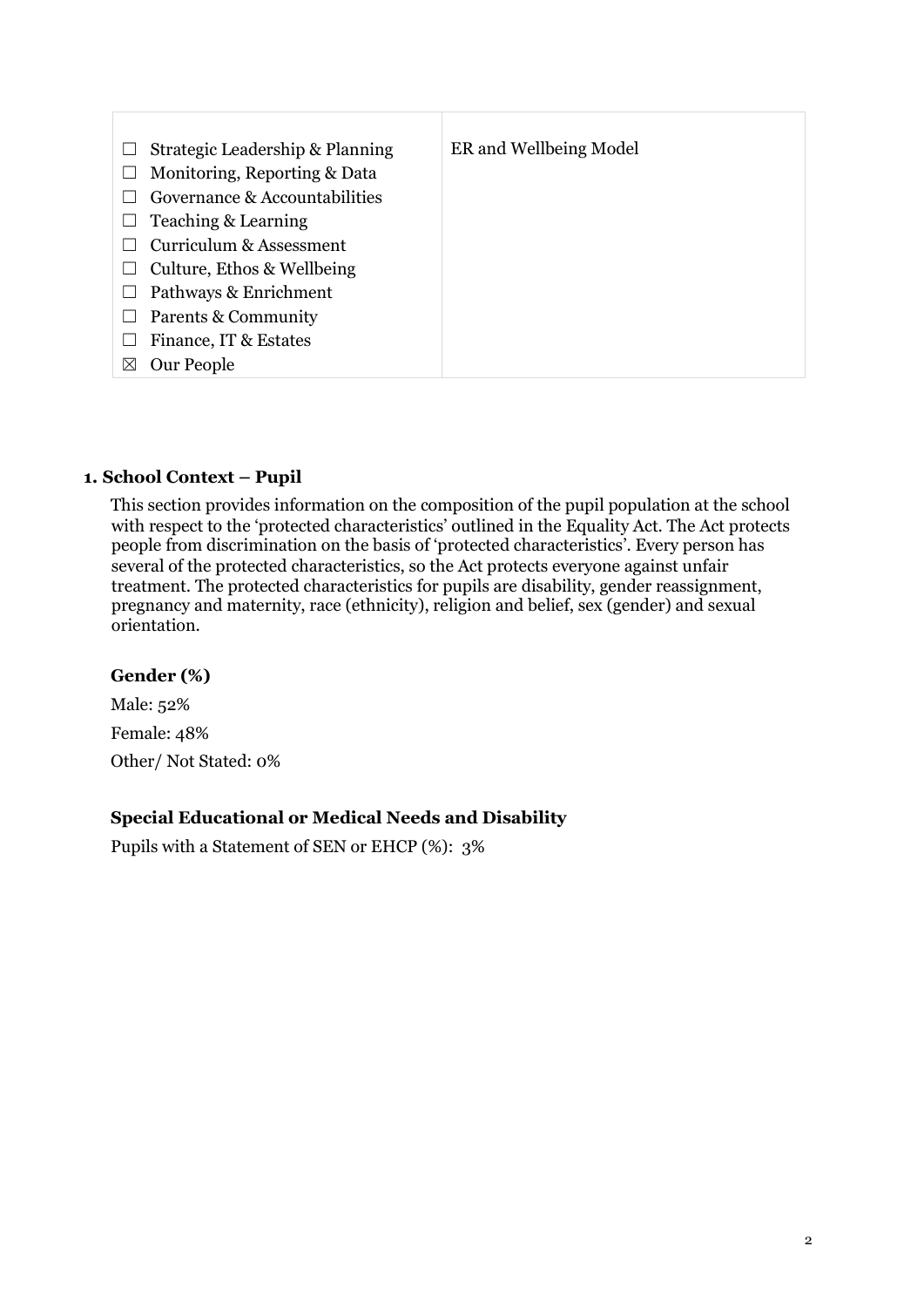# **Ethnicity & Race**

|                                      | <b>Total</b>            |
|--------------------------------------|-------------------------|
| <b>White British</b>                 | 396                     |
| White English                        | 10                      |
| White Irish                          | Ω                       |
| White Welsh                          | 1                       |
| <b>Traveller of Irish Heritage</b>   |                         |
| Any other White Background           | 44                      |
| Gypsy / Roma                         |                         |
| White and Black Caribbean            | 4                       |
| White and Black African              | 9                       |
| White and Asian                      | 7                       |
| White and Any Other Asian Background | $\mathbf 2$             |
| White and Any Other Ethnic Group     | 4                       |
| White European                       | 9                       |
| White Eastern European               | 18                      |
| White Western European               | $\mathbf{1}$            |
| White Other                          | 4                       |
| Any Other Mixed Background           | 7                       |
| Afghan                               | 8                       |
| Arab Other                           | 6                       |
| Indian                               | 7                       |
| Iranian                              | $\overline{2}$          |
| Iraqi                                | 4                       |
| Italian                              | 3                       |
| Kosovan                              | $\overline{\mathbf{2}}$ |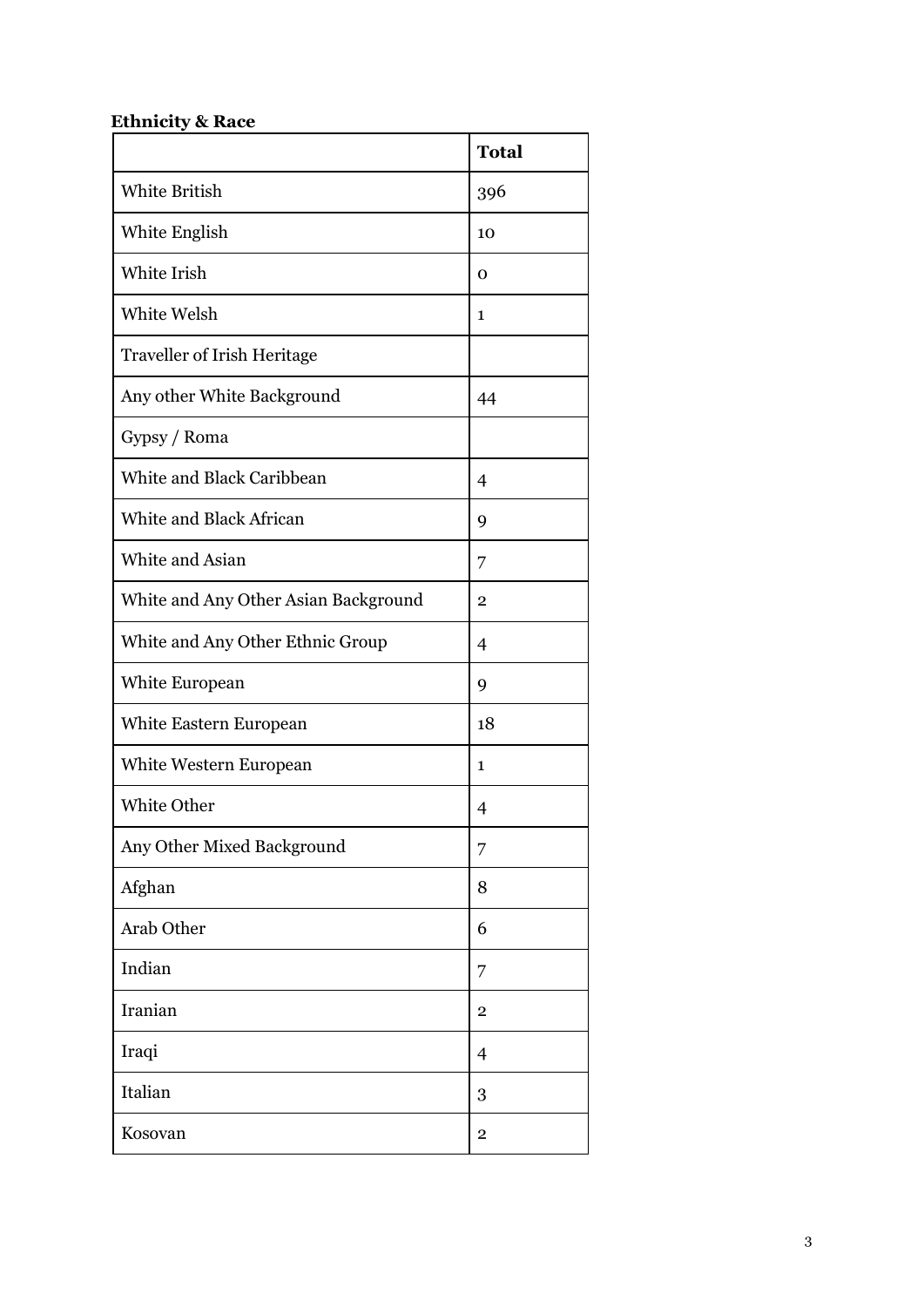| Kurdish                                 | 12           |
|-----------------------------------------|--------------|
| Latin/South/Central America             | 1            |
| Pakistani                               | 6            |
| Portuguese                              | $\mathbf{1}$ |
| Sri Lankan Tamil                        | 3            |
| Turkish                                 | 8            |
| Vietnamese                              | $\mathbf{1}$ |
| Bangladeshi                             | 83           |
| Any Other Asian Background              | 21           |
| <b>Black Caribbean</b>                  | 2            |
| Black - African                         | 22           |
| Black-European                          | 7            |
| Black-Nigerian                          | $\mathbf{1}$ |
| <b>Black and Any Other Ethnic Group</b> | $\mathbf{1}$ |
| Any Other Black Background              | 1            |
| Chinese                                 | 7            |
| Filipino                                | 1            |
| Hong Kong Chinese                       | $\mathbf{1}$ |
| Any Other Ethnic Group                  | 18           |
| Not Yet Obtained                        | 16           |
| Refused                                 | 12           |

# **Religion & Belief [schools may add other religious groups as appropriate]**

| <b>Religion &amp; Belief</b> | <b>Total</b>   | <b>Religion &amp; Belief</b> | <b>Total</b> |
|------------------------------|----------------|------------------------------|--------------|
| Buddhist                     | $\overline{2}$ | Roman Catholic               | 21           |
| Christian                    | 113            | Sikh                         |              |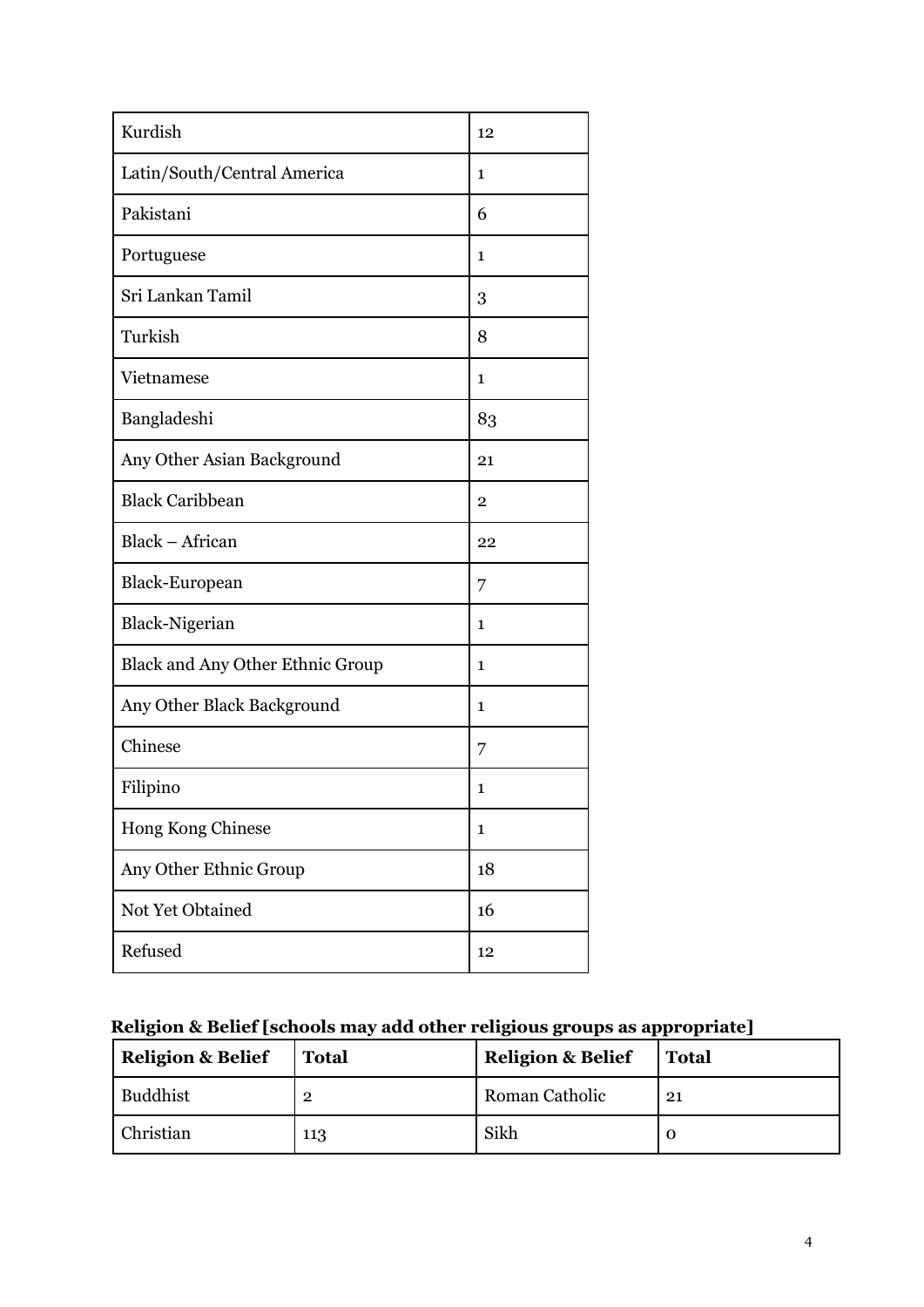| Muslim | 151 | Other       |     |
|--------|-----|-------------|-----|
| Jewish | О   | No Religion | 125 |
| Hindu  | Õ   | Not stated  | 346 |

### **Additional Groups**

Ofsted inspections look at how schools help "all pupils to make progress, including those whose needs, dispositions, aptitudes or circumstances require additional support." In addition to pupils with protected characteristics, we wish to provide further information on the following groups of pupils:

| <b>Pupils with English as an Additional Language</b> |             |              |              |                           |  |  |
|------------------------------------------------------|-------------|--------------|--------------|---------------------------|--|--|
|                                                      | <b>Boys</b> | <b>Girls</b> | <b>Total</b> | % of school<br>population |  |  |
| English as an additional<br>language                 | 139         | 140          | 279          | 36%                       |  |  |
| <b>Pupils from low-income backgrounds</b>            |             |              |              |                           |  |  |
| Number of pupils eligible<br>for Pupil Premium       | 238         | 223          | 461          | 59%                       |  |  |
| <b>Number of Looked After Children: 9</b>            |             |              |              |                           |  |  |

### **2. Our Equality Objectives**

**Equality Objective 1:** We aim to narrow the gap between pupils who receive the pupil premium, and those who don't. **(Adopted Sept 2019 to be achieved Sept 2023)** This will be achieved by:

- Provision of additional activities and learning support for pupils from low-income backgrounds
- Close monitoring of progress in English and Maths particularly
- Providing an in-school revision programme during school holidays